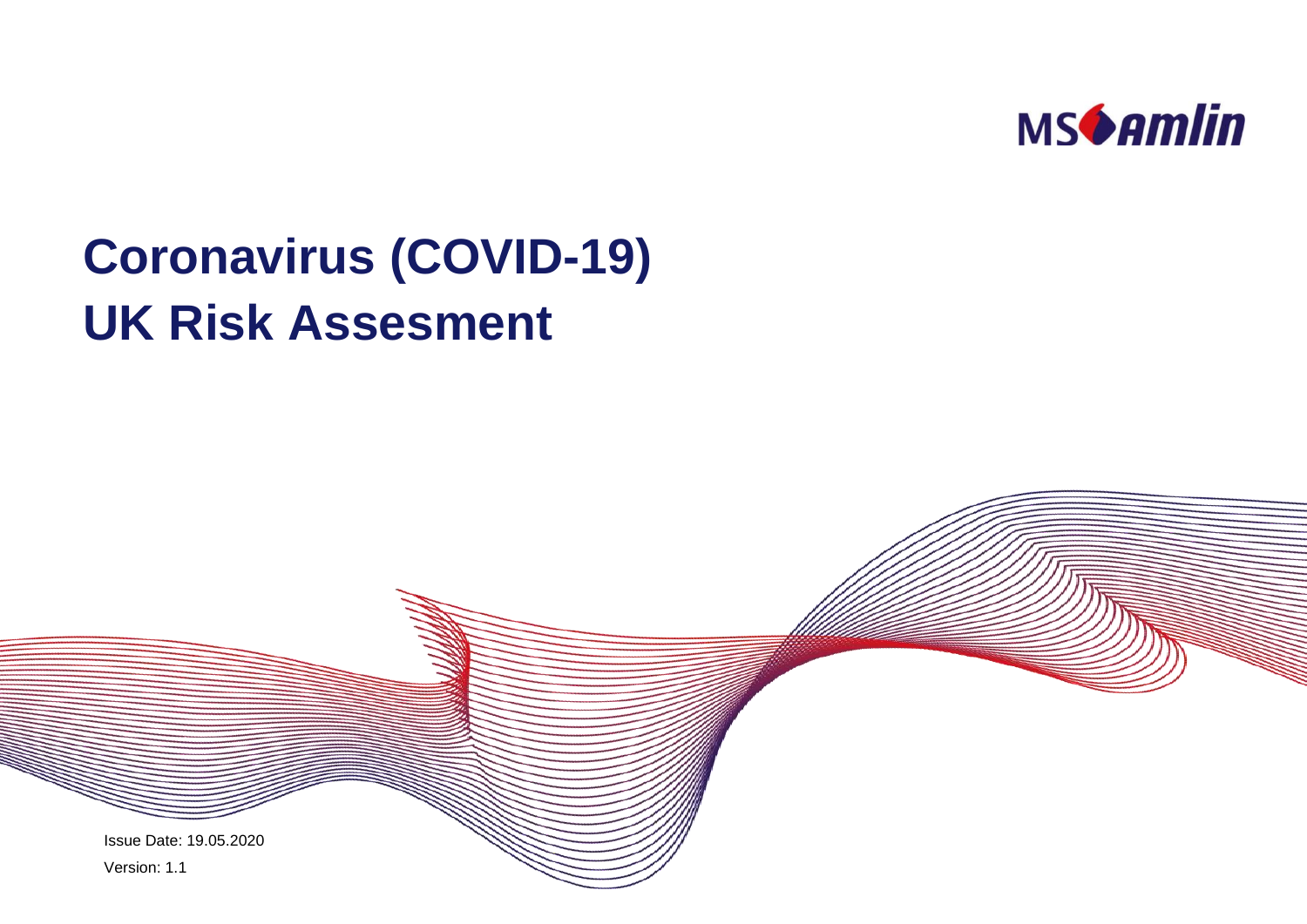

## **1. Risk Assessment**

| <b>COMPANY:</b> | MS Amlin               | LOCATION:           | All MS Amlin locations | <b>ASSESSMENT</b><br>DATE: | 19.05.2020 |
|-----------------|------------------------|---------------------|------------------------|----------------------------|------------|
|                 |                        |                     |                        | <b>REVIEW DATE:</b>        |            |
| OPERATION:      | Coronavirus (COVID-19) | <b>COMPLETED BY</b> | Nicola Hawkridge Chung | <b>REFERENCE No:</b>       | CVRA001    |
|                 |                        | APPROVED BY:        | lan Bradlev            |                            |            |

| <b>HAZARD</b>                                                      | <b>RISK LEVEL</b> | <b>CONTROL MEASURES</b>                                                                                                                                                                                                                                                                                        | <b>NEW RISK</b><br><b>LEVEL</b> | <b>NEW CONTROLS REQUIRED</b>                                                                                                                | <b>TARGET</b><br><b>DATE</b> |
|--------------------------------------------------------------------|-------------------|----------------------------------------------------------------------------------------------------------------------------------------------------------------------------------------------------------------------------------------------------------------------------------------------------------------|---------------------------------|---------------------------------------------------------------------------------------------------------------------------------------------|------------------------------|
| Outbreak of<br>Coronavirus COVID-<br>19<br>Risk to:<br>All persons | <b>High</b>       | The coronavirus causes respiratory illness in humans,<br>usually resulting in mild symptoms including runny nose,<br>sore throat, cough, loss of taste/smell and fever. Some<br>individuals experience more severe symptoms and it can<br>lead to pneumonia, breathing difficulties and in rare cases<br>death | <b>Medium</b>                   | <b>Review latest Government /</b><br>Public Health Agency guidance<br>and update as required<br>Implement COVID-19 policy &<br>procedures   | On-going<br>May 2020         |
|                                                                    |                   | For further advice see Section 3.0 COVID-19 policy &<br>procedures.                                                                                                                                                                                                                                            |                                 |                                                                                                                                             |                              |
| Communications /<br>Educate employees                              | <b>High</b>       | Educate employees via regular communications without<br>causing panic.                                                                                                                                                                                                                                         | <b>Medium</b>                   | <b>Review latest</b><br>Government/Public Health<br>Agency guidance and update as<br>required                                               | On-going                     |
| Risk of:<br>Infection control                                      |                   | Develop and communicate a Coronavirus Covid-19<br>management plan, send emails or display posters,<br>perform team briefs outlining the current situation and any<br>updated Government advice.                                                                                                                |                                 | Posters should be displayed for<br>"cough etiquette"<br>hand/respiratory hygiene and<br>signs/symptoms                                      | May 2020                     |
| Risk to:<br>All persons                                            |                   | Promote good hand and respiratory hygiene, promoting<br>infection control procedures.                                                                                                                                                                                                                          |                                 | Communicate COVID-19 policy<br>& procedures with employees.<br>Induct employees on the<br>precautions to take in the<br>workplace on return |                              |

**Issue Date: 19.05.2020 Page 2 of 15**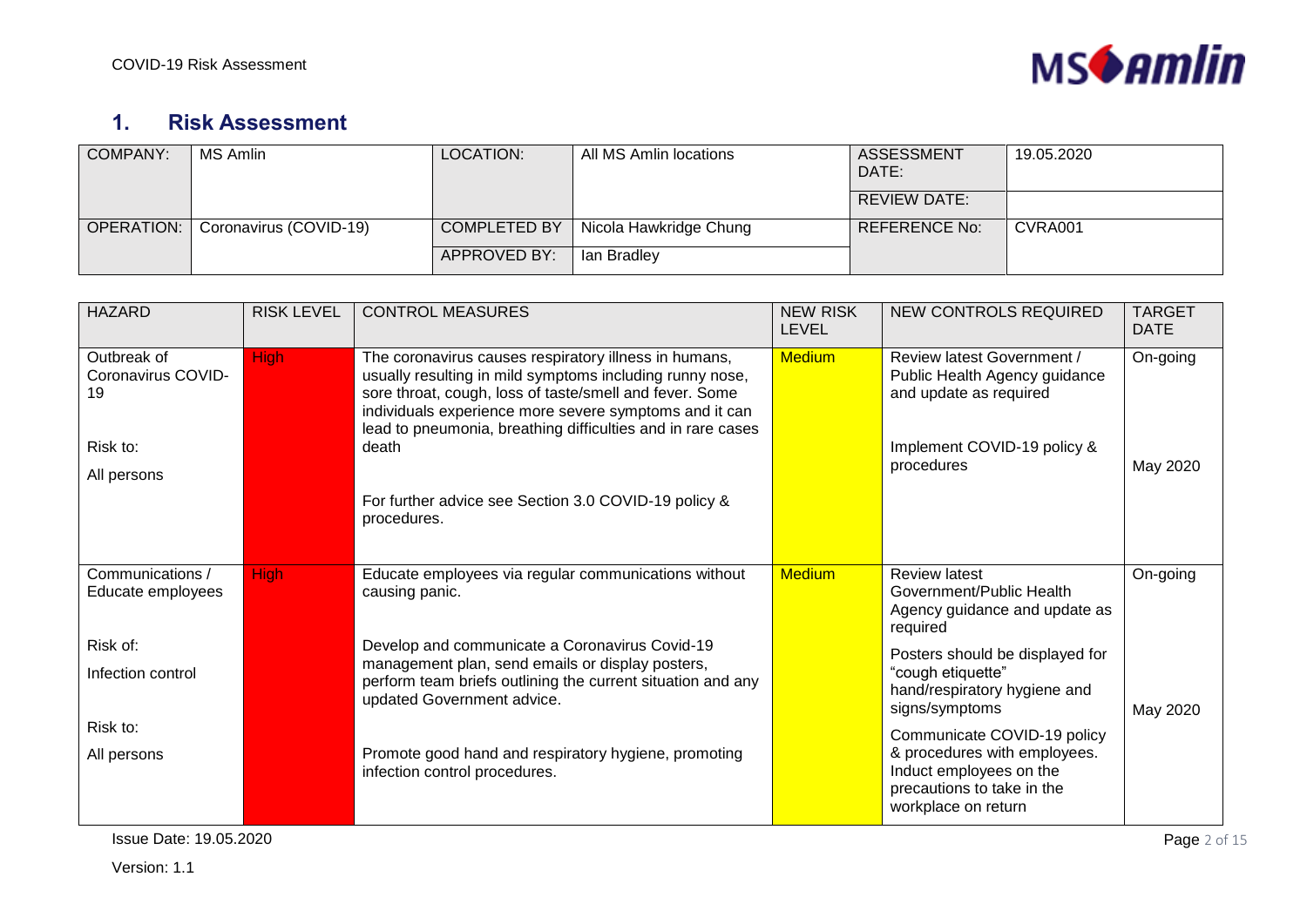

| Travel to and from<br>site           | <b>High</b> | Current guidelines require employees to work from home<br>wherever possible | <b>Medium</b> | Review latest Government /<br>Public Health Agency guidance        | On-going |
|--------------------------------------|-------------|-----------------------------------------------------------------------------|---------------|--------------------------------------------------------------------|----------|
| Risk of:                             |             |                                                                             |               | and update as required                                             |          |
| Infection                            |             | Public transport should be avoided where possible.                          |               |                                                                    |          |
|                                      |             |                                                                             |               | Travel advice from the transport<br>provider                       |          |
| Risk to:                             |             | Work patterns staged to avoid peak travel periods.                          |               |                                                                    |          |
| All persons                          |             |                                                                             |               |                                                                    |          |
|                                      |             | Social distancing should be maintained at all times.                        |               |                                                                    |          |
|                                      |             |                                                                             |               |                                                                    |          |
|                                      |             | Face coverings recommended for use in areas where                           |               |                                                                    |          |
|                                      |             | social distancing measures may not be possible.                             |               |                                                                    |          |
|                                      |             | Utilise COVID-19 contact tracing applications /                             |               |                                                                    |          |
|                                      |             | notifications (where possible).                                             |               |                                                                    |          |
|                                      |             |                                                                             |               |                                                                    |          |
| Pedestrian                           | <b>High</b> | Align and approve landlord reoccupation strategy and                        | <b>Medium</b> | Confirm and communicate                                            | May 2020 |
| movement through<br>landlord demised |             | social distancing.                                                          |               | landlord social distancing and<br>access/egress arrangement with   |          |
| area to workplace                    |             |                                                                             |               | employees.                                                         |          |
|                                      |             | Ensure adequate lift access arrangements to enforce<br>social distancing.   |               | Comms guidance to be issued                                        |          |
| Risk of:                             |             |                                                                             |               | to employees to maintain social<br>distancing standards and follow |          |
| Infection                            |             | Ensure landlord enhanced cleaning regimes are in place.                     |               | return to work plan.                                               | May 2020 |
|                                      |             |                                                                             |               |                                                                    |          |
| Risk to:                             |             | Ensure temperature monitoring arrangement is in place                       |               | Monitor and maintain working<br>practices and adherence to         |          |
| All persons                          |             | (where provided).                                                           |               | office reoccupation strategy.                                      |          |
|                                      |             |                                                                             |               |                                                                    |          |
|                                      |             |                                                                             |               |                                                                    |          |
|                                      |             |                                                                             |               |                                                                    | On-going |

**Issue Date: 19.05.2020 Page 3 of 15**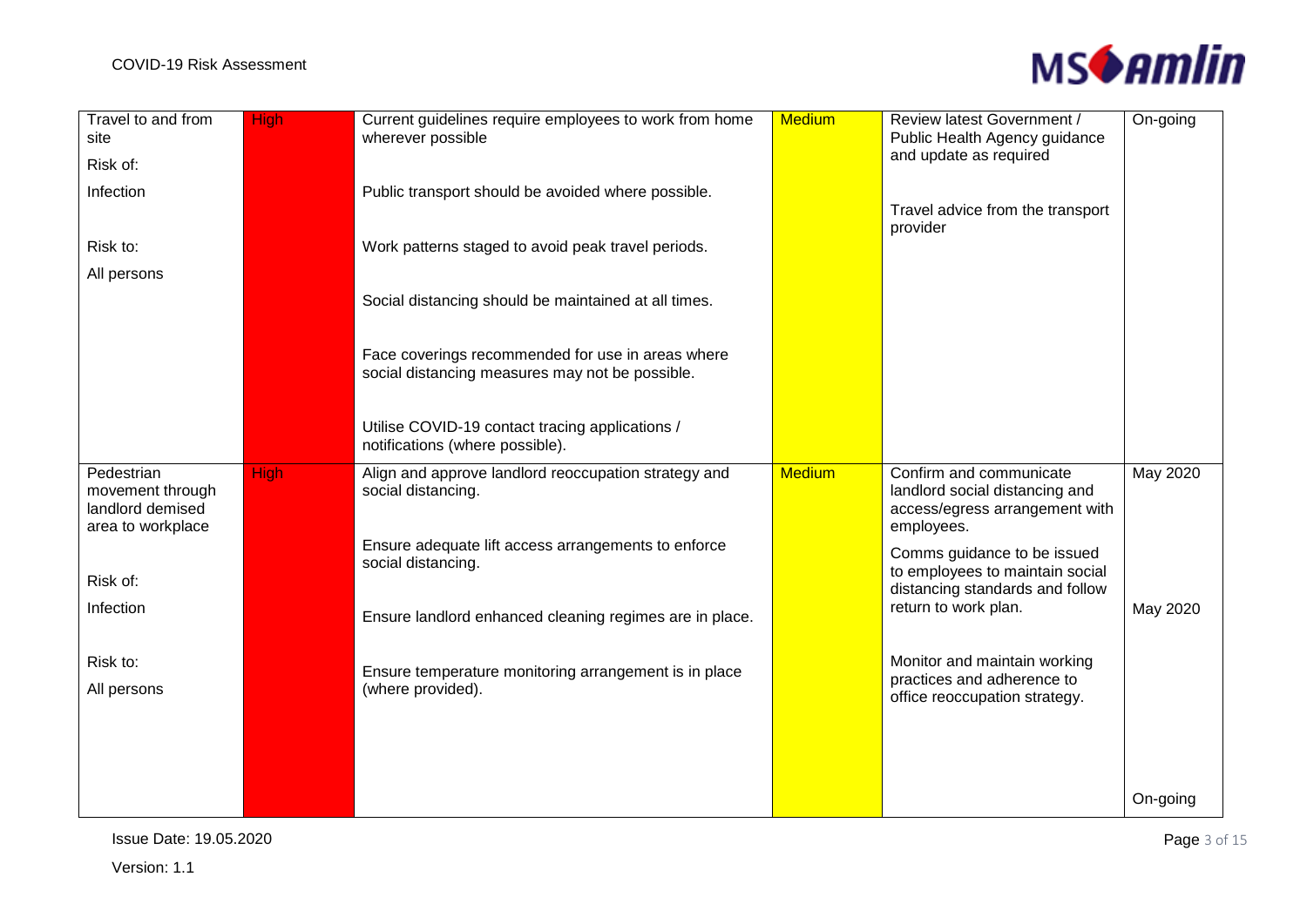

| <b>Building compliance</b><br>system faults               | <b>Medium</b> | All compliance systems have remained operational during<br>offices being unoccupied.                                                           | Low           | Pre occupation inspection to be<br>undertaken upon notification of<br>reoccupation.                      | On-going |
|-----------------------------------------------------------|---------------|------------------------------------------------------------------------------------------------------------------------------------------------|---------------|----------------------------------------------------------------------------------------------------------|----------|
| Risk of:<br>Inadequate<br>maintenance of core<br>services |               | Planned preventive maintenance (PPM) has continued as<br>per scheduled maintenance programs.                                                   |               | Min. 5 working days<br>reoccupation notice to Property<br>Services, to ensure office                     |          |
| Risk to:                                                  |               | Weekly meetings with Property Services to check<br>operational performance of systems.                                                         |               | operations aligned with safe Six<br>checklist and arrange enhanced<br>cleaning with providers            | On-going |
| All persons                                               |               | Liaise with landlords to ensure that building compliance<br>systems have been maintained and are operational.                                  |               |                                                                                                          |          |
|                                                           |               | Ensure Aircon systems functionality and filtration is<br>maintained.                                                                           |               |                                                                                                          |          |
|                                                           |               |                                                                                                                                                |               |                                                                                                          |          |
| Employees<br>occupation of<br>workplace demised<br>area   | <b>High</b>   | Return to work plan<br>Reduced office occupation Strategy, RED (25%) /AMBER<br>(50%) /GREEN.                                                   | <b>Medium</b> | <b>Review latest Government /</b><br>Public Health Agency guidance<br>and update as required             | On-going |
| Risk of:                                                  |               | Reduction of touch point locations e.g. door set to open<br>where possible.                                                                    |               | Pre-approved access only<br>allowed see section 19.0 of<br>Policy and Process                            |          |
| Infection control<br>Risk to:                             |               | Office Desk set up in line with social distancing guidance.<br>Shielding measures e.g. sneeze guards applied at key<br>customer contact areas. |               | Ensure there is a ready supply<br>of hot water, soap and also                                            | On-going |
| All persons                                               |               | Minimise face to face/internal meetings unless you can<br>ensure social distance.                                                              |               | paper towels / hand drying<br>facilities<br>Provided hand sanitiser at all<br>workstations and encourage |          |

**Issue Date: 19.05.2020 Page 4 of 15**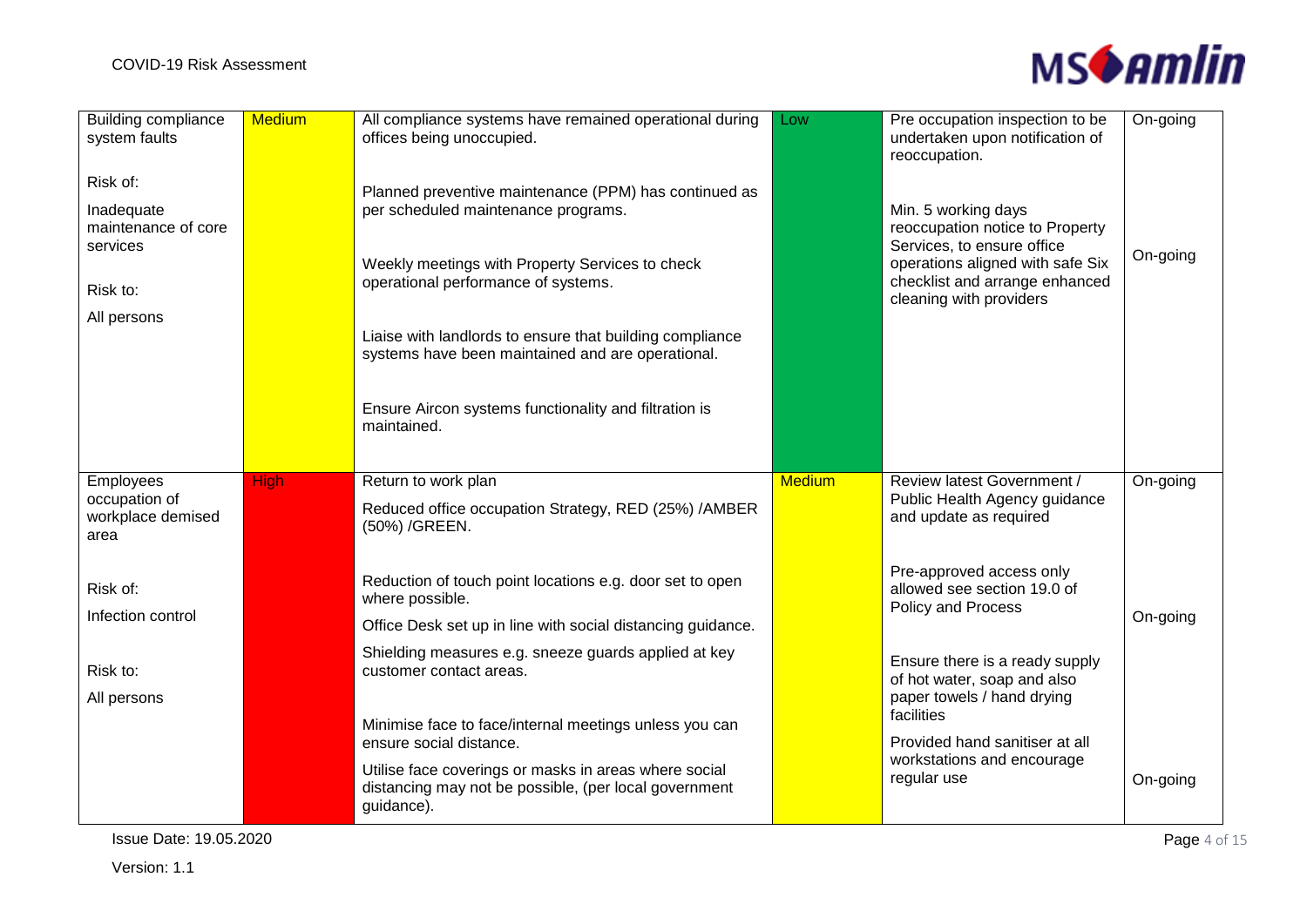

| Communal eating areas and canteen access to be<br>restricted. No fresh food provision to be available                                                                   | Cushman & Wakefield Safe Six<br>Checklist for reoccupying an<br>office |  |
|-------------------------------------------------------------------------------------------------------------------------------------------------------------------------|------------------------------------------------------------------------|--|
| Persons should cover their mouth and nose with a tissue<br>(not your hands) when they cough or sneeze, the used<br>tissue should then be placed in the bin immediately. | On-going monitoring by<br>management                                   |  |
| Persons should then wash their hands with soap and hot<br>water for a minimum of 20 seconds.                                                                            |                                                                        |  |
| In addition, persons should try to avoid close contact with<br>other people i.e. no shaking of hands etc. maintaining a<br>2m distance from others.                     |                                                                        |  |
| Social distancing should be maintained at all times-<br>Signage installed                                                                                               |                                                                        |  |
| Use of Sanitiser stations and sanitiser bottles around the<br>workplace.                                                                                                |                                                                        |  |
| One-way pedestrian pathways and social distancing<br>signage implemented where feasible.                                                                                |                                                                        |  |
| Office Etiquette posters to remind employees of COVID-<br>19 management arrangements/Hygiene.                                                                           |                                                                        |  |
| Self-isolation for symptomatic persons or if family<br>members are symptomatic.                                                                                         |                                                                        |  |
|                                                                                                                                                                         |                                                                        |  |

**Issue Date: 19.05.2020 Page 5 of 15**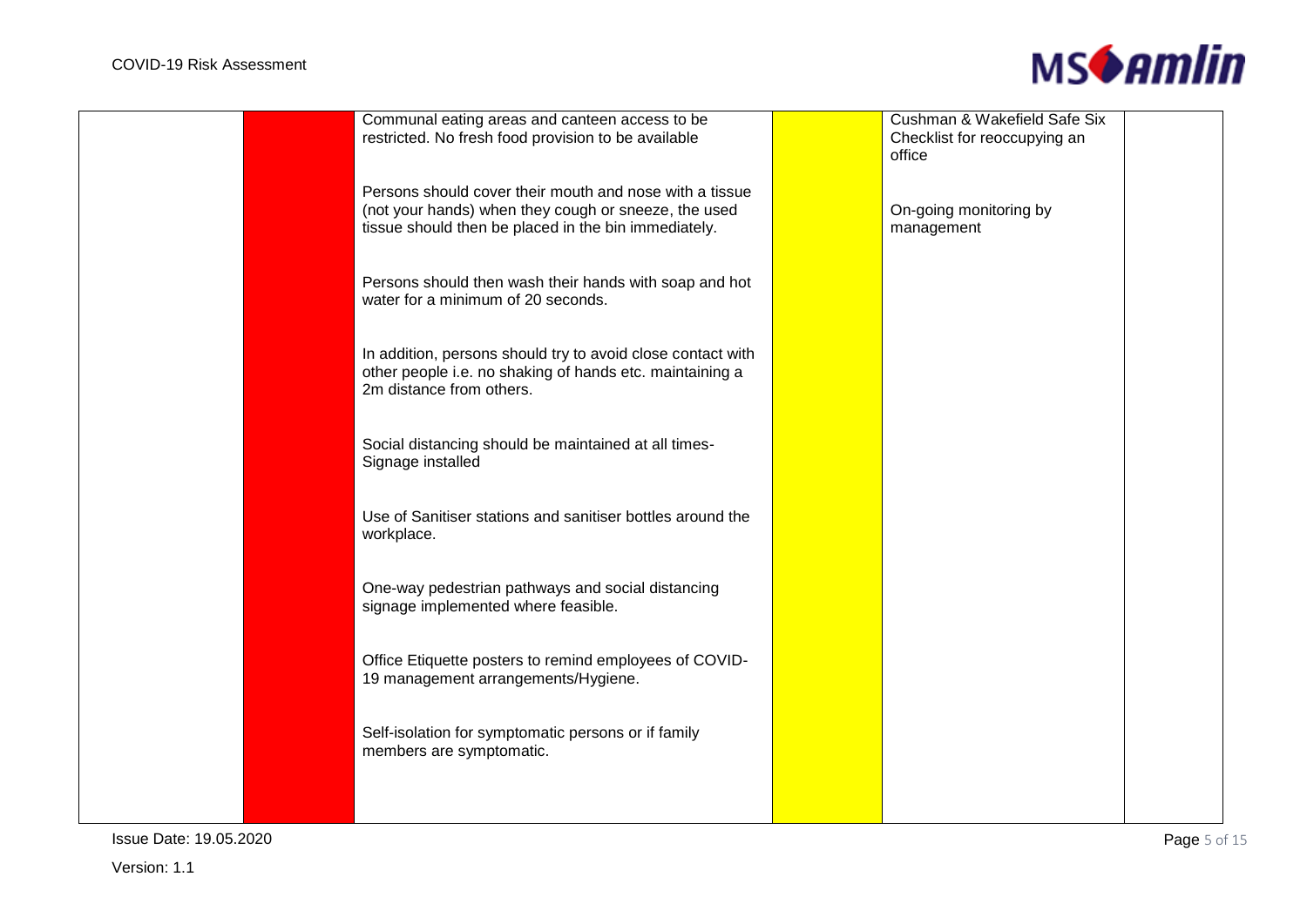

| Employees member        | <b>High</b> | A employees member who is experiencing symptoms                                                               | <b>Medium</b> | Review latest Government /       | On-going |
|-------------------------|-------------|---------------------------------------------------------------------------------------------------------------|---------------|----------------------------------|----------|
| with symptoms /         |             | similar to those present with the coronavirus (cough, sore                                                    |               | Public Health Agency guidance    |          |
| close contact with      |             | throat, fever, loss of taste/smell, breathing difficulties,                                                   |               | and update as required           |          |
| persons with            |             | chest pain), or who has had close contact with someone                                                        |               |                                  |          |
| symptoms                |             | experiencing these symptoms, must not come to work.                                                           |               |                                  |          |
|                         |             |                                                                                                               |               | <b>Current Government advice</b> |          |
|                         |             |                                                                                                               |               | requires persons who have        |          |
| Risk of:                |             | The employee's member should contact their GP / NHS                                                           |               | either developed symptoms or     |          |
|                         |             | helpline to notify them of their travel, current status and to                                                |               | who have been in contact with a  |          |
| Flu-like symptoms,      |             | receive further advice.                                                                                       |               | family member who has            |          |
| Pneumonia,              |             |                                                                                                               |               | presented with symptoms of       |          |
| Breathing difficulties, |             |                                                                                                               |               | Coronavirus Covid-19 to self-    |          |
|                         |             | The employee member should then contact MS Amlin and                                                          |               | isolate, along with all members  |          |
| Death                   |             | update them in relation to their condition and advice they                                                    |               | of the household for 14 days     |          |
|                         |             | have been given and also update Workday.                                                                      |               |                                  |          |
|                         |             |                                                                                                               |               |                                  |          |
| Risk to:                |             | If the employee's member is advised by medical<br>professionals to self-quarantine, they must do so, and only |               | Ensure employees are aware of    |          |
| All persons             |             |                                                                                                               |               | signs and symptoms               |          |
|                         |             | return to work when the incubation period is over, and                                                        |               |                                  |          |
|                         |             | symptoms have gone.                                                                                           |               |                                  |          |
|                         |             |                                                                                                               |               | Establish COVID symptoms         |          |
|                         |             |                                                                                                               |               | process and safe room to be      | May 2020 |
|                         |             |                                                                                                               |               | used for a suspected case of     |          |
|                         |             |                                                                                                               |               | COVID-19 in the workplace as     |          |
|                         |             |                                                                                                               |               | per policy sect 23.0.            |          |
|                         |             |                                                                                                               |               |                                  |          |
|                         |             |                                                                                                               |               |                                  |          |
|                         |             | If an employees member becomes unwell with                                                                    |               | Enhanced first training and PPE  | May 2020 |
|                         |             | coronavirus related symptoms whilst in the office, they                                                       |               | provided.                        |          |
|                         |             | must contact 0207 746 1000 and wait for a responsible                                                         |               |                                  |          |
|                         |             | person to make their way to their location and follow the                                                     |               |                                  |          |
|                         |             |                                                                                                               |               |                                  |          |
|                         |             | COVID in the workplace process.                                                                               |               |                                  |          |
|                         |             |                                                                                                               |               |                                  |          |
|                         |             |                                                                                                               |               |                                  |          |
|                         |             |                                                                                                               |               |                                  |          |
|                         |             |                                                                                                               |               |                                  |          |
|                         |             |                                                                                                               |               |                                  |          |
|                         |             |                                                                                                               |               |                                  |          |

**Issue Date: 19.05.2020** Page 6 of 15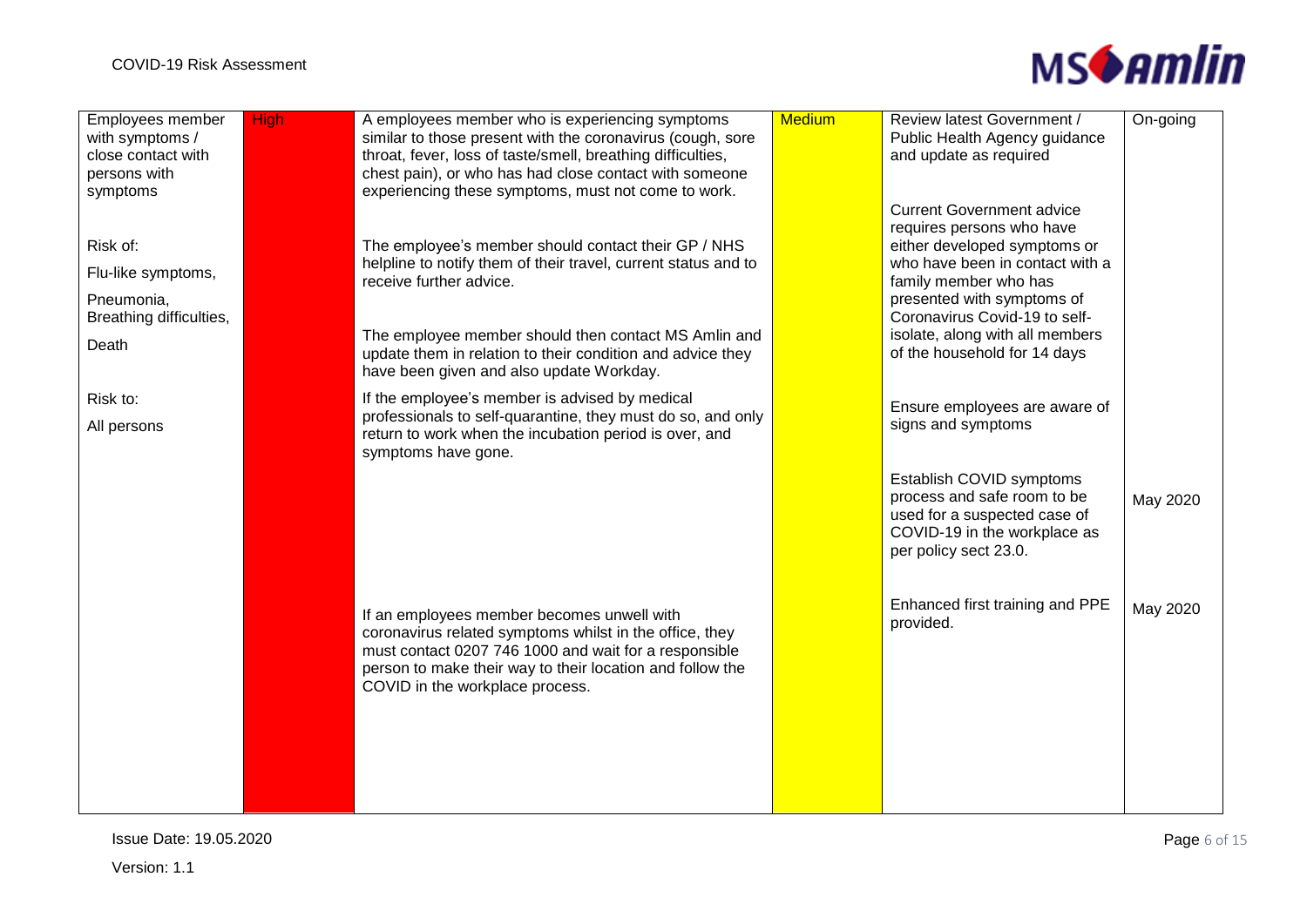

| Persons returning<br>from travel in a High-<br>Risk area or abroad | <b>High</b> | No International travel or external visitors allowed access<br>during initial and RED phase.                                                                                                                        | <b>Medium</b> | Review latest Government /<br>Public Health Agency guidance<br>and update as required.                                               | On-going |
|--------------------------------------------------------------------|-------------|---------------------------------------------------------------------------------------------------------------------------------------------------------------------------------------------------------------------|---------------|--------------------------------------------------------------------------------------------------------------------------------------|----------|
| Risk of:<br>Infection control                                      |             | Employees must follow Government advice if they have<br>returned from travel to any of the "high-risk" areas or<br>abroad (as defined by Government).                                                               |               | COVID-19 policy & procedures<br>to be implemented and followed<br>See Sect 28.                                                       | May 2020 |
| Risk to:<br>All persons, including<br>work colleagues              |             | This advice incudes the requirements for the individual to<br>"self-quarantine" if they have returned from a high-risk<br>area within the last 14 days, even if they do not have any<br>of the symptoms.            |               |                                                                                                                                      |          |
|                                                                    |             | The individual should liaise with their GP, call the<br>Government helpline to notify them of their travel, current<br>status and to receive further advice.                                                        |               |                                                                                                                                      |          |
|                                                                    |             | The Company will also advise the individual not to return<br>to work until after the incubation period is over and any<br>symptoms have gone.                                                                       |               |                                                                                                                                      |          |
|                                                                    |             |                                                                                                                                                                                                                     |               |                                                                                                                                      |          |
| Limit work trips / no<br>travel to high risk<br>areas              | <b>High</b> | No International travel or external visitors allowed access<br>during initial and RED phase.<br>The Government will provide advice in relation to areas<br>where persons are advised not to travel at present. This | Low           | Review latest Government /<br>Public Health Agency guidance<br>and update as required.                                               | On-going |
| Risk of:                                                           |             | advice is updated on a regular basis.                                                                                                                                                                               |               | Visitors to the premises should<br>be reviewed, with no                                                                              |          |
| Increased exposure,<br>Infection control                           |             | MS Amlin will monitor this advice and adhere to it as<br>required.                                                                                                                                                  |               | authorisation provided to those<br>persons from high-risk areas, or<br>who should be self-isolating in<br>accordance with Government | May 2020 |

**Issue Date: 19.05.2020** Page 7 of 15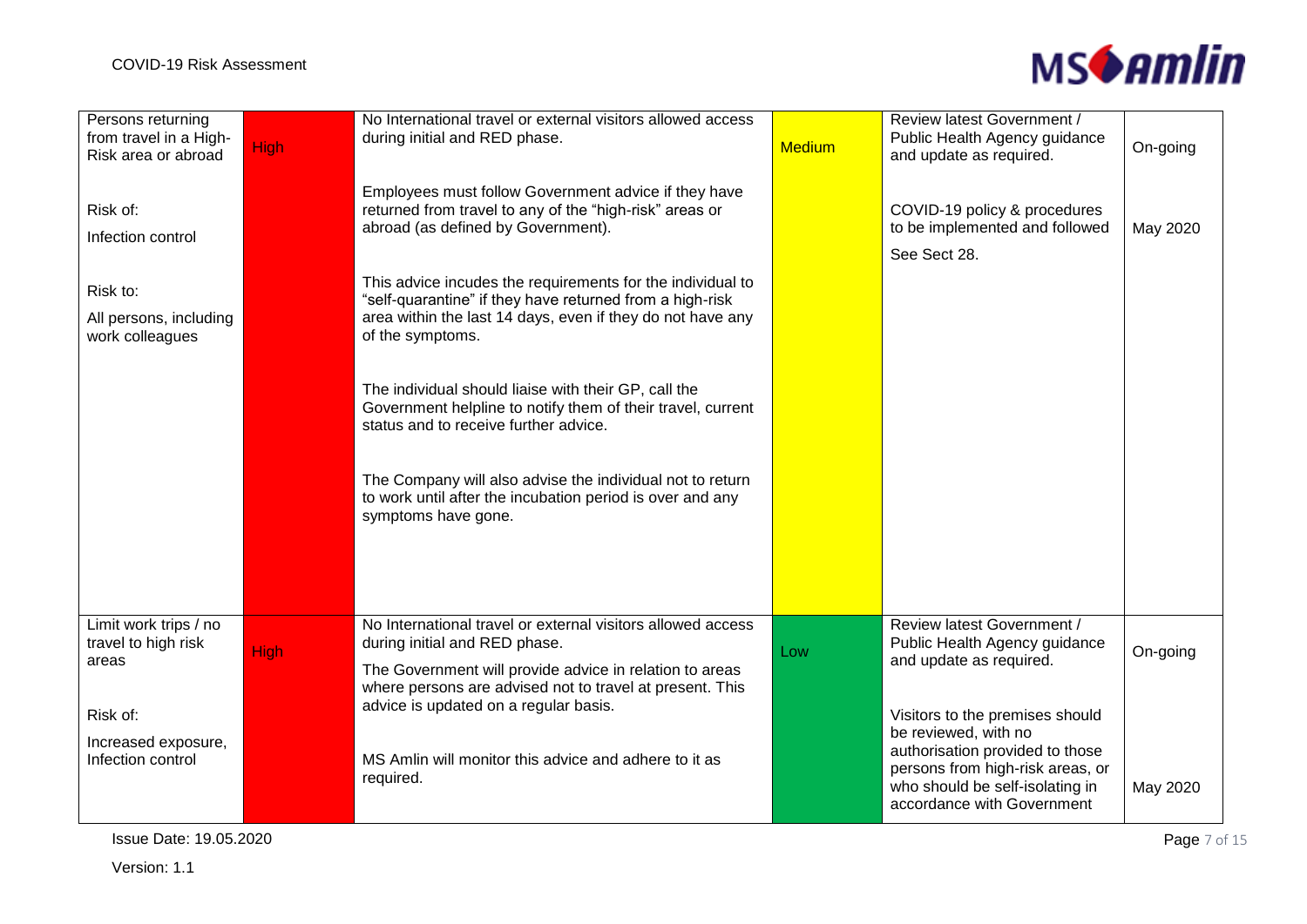

| Risk to:                |             | Consideration will also be given to work trips, with all non- |               | guidance and MS Amlin self-                                       |           |
|-------------------------|-------------|---------------------------------------------------------------|---------------|-------------------------------------------------------------------|-----------|
| Employees member        |             | essential trips reviewed and decisions made as to whether     |               | declaration checklist                                             |           |
|                         |             | the trip will be postponed on an individual basis, taking     |               |                                                                   |           |
| travelling, all persons |             | circumstances at the time into consideration i.e. purpose     |               |                                                                   |           |
|                         |             | of trip, area of travel, methods of travel, infection control |               |                                                                   |           |
|                         |             | procedures etc                                                |               |                                                                   |           |
|                         |             |                                                               |               |                                                                   |           |
|                         |             |                                                               |               |                                                                   |           |
|                         |             | Employee's members are asked to inform their manager          |               |                                                                   |           |
|                         |             | of any forthcoming travel plans, prior to travel, including   |               |                                                                   |           |
|                         |             | personal travel.                                              |               |                                                                   |           |
|                         |             |                                                               |               |                                                                   |           |
| Higher risk groups      |             | Consideration must be given to allowing high-risk             |               | Review latest Government /                                        |           |
|                         |             | individuals to work from home, particularly if there are      |               | Public Health Agency guidance                                     |           |
|                         | <b>High</b> | coronavirus cases confirmed near the workplace.               | <b>Medium</b> | and update as required                                            | On-going  |
| Risk of:                |             |                                                               |               |                                                                   |           |
| Infection control       |             |                                                               |               |                                                                   |           |
|                         |             | MS Amlin will review the situation regarding localised        |               | Persons within the high-risk                                      |           |
|                         |             | cases on an on-going basis and ensure good                    |               | categories, including those over                                  | June 2020 |
| Risk to:                |             | communication with all high - risk individuals.               |               | the age of 70 have been                                           |           |
|                         |             |                                                               |               | advised to self-isolate for a                                     |           |
| Elderly, Pregnant       |             |                                                               |               | period of 12 weeks, starting from<br>20 <sup>th</sup> March 2020. |           |
| women, Pre-existing     |             |                                                               |               |                                                                   |           |
| medical conditions      |             |                                                               |               |                                                                   |           |
|                         |             |                                                               |               |                                                                   |           |
|                         |             |                                                               |               |                                                                   |           |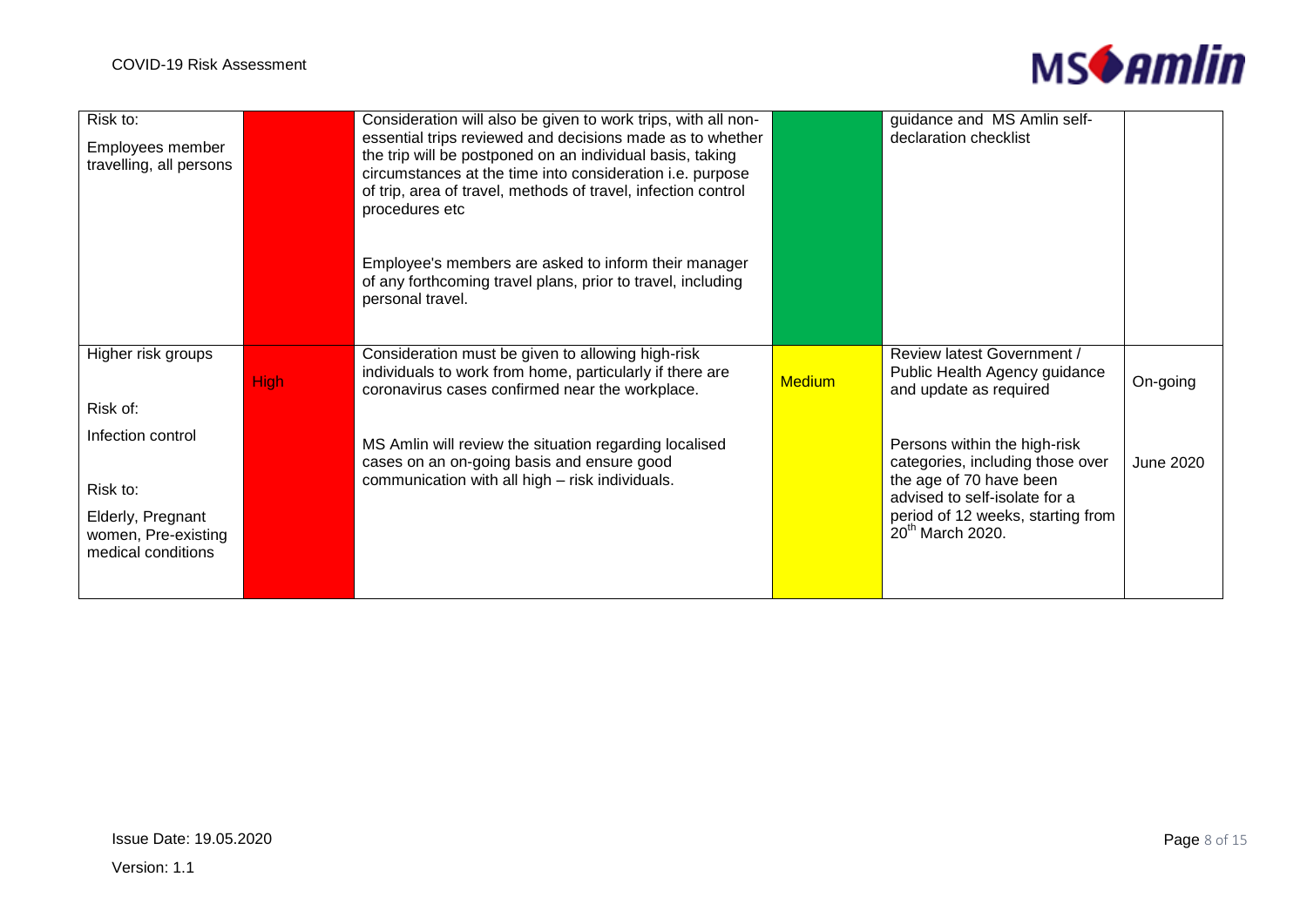

| Cleaning regime<br>adequacy             | <b>High</b> | An enhanced cleaning regime is in place within the MS<br>Amlin, with dedicated cleaning personnel in place to<br>ensure the workplace, including welfare facilities is<br>serviced and suitably cleaned on a regular basis. | <b>Medium</b> | Review latest Government /<br>Public Health Agency guidance<br>and update as required.                                             | On-going |
|-----------------------------------------|-------------|-----------------------------------------------------------------------------------------------------------------------------------------------------------------------------------------------------------------------------|---------------|------------------------------------------------------------------------------------------------------------------------------------|----------|
| Risk of:                                |             |                                                                                                                                                                                                                             |               |                                                                                                                                    |          |
| Infection due to<br>inadequate cleaning |             | Ensure suppliers obtain adequate PPE for activities on<br>site.                                                                                                                                                             |               | Increasing the frequency of<br>cleaning of frequently touched<br>communal areas, including door<br>handles, kitchens, toilets, bin | On-going |
| Risk to:                                |             |                                                                                                                                                                                                                             |               | lids, light switches, handrails,                                                                                                   |          |
| All persons                             |             | Ensure competence of engaged cleaning providers in<br>workplace.                                                                                                                                                            |               | keyboards, phones and desks.                                                                                                       |          |
|                                         |             | Review and approve landlord enhanced cleaning<br>arrangements.                                                                                                                                                              |               | Disinfection stations should be<br>provided within each work area<br>with clear signage.                                           |          |
|                                         |             | Employees are also encouraged to self disinfect their<br>workstations during the day, particularly after eating and<br>returning from the toilet.                                                                           |               | A procedure for receiving and<br>dispatching post / parcels should<br>be implemented as per COVID-<br>19 policy & procedures.      | May 2020 |
|                                         |             |                                                                                                                                                                                                                             |               | Implement escalation protocols<br>upon confirmed case notification<br>so cleaning and isolation can be<br>quickly undertaken.      | May 2020 |
|                                         |             |                                                                                                                                                                                                                             |               |                                                                                                                                    |          |
|                                         |             |                                                                                                                                                                                                                             |               |                                                                                                                                    |          |
|                                         |             |                                                                                                                                                                                                                             |               |                                                                                                                                    | May 2020 |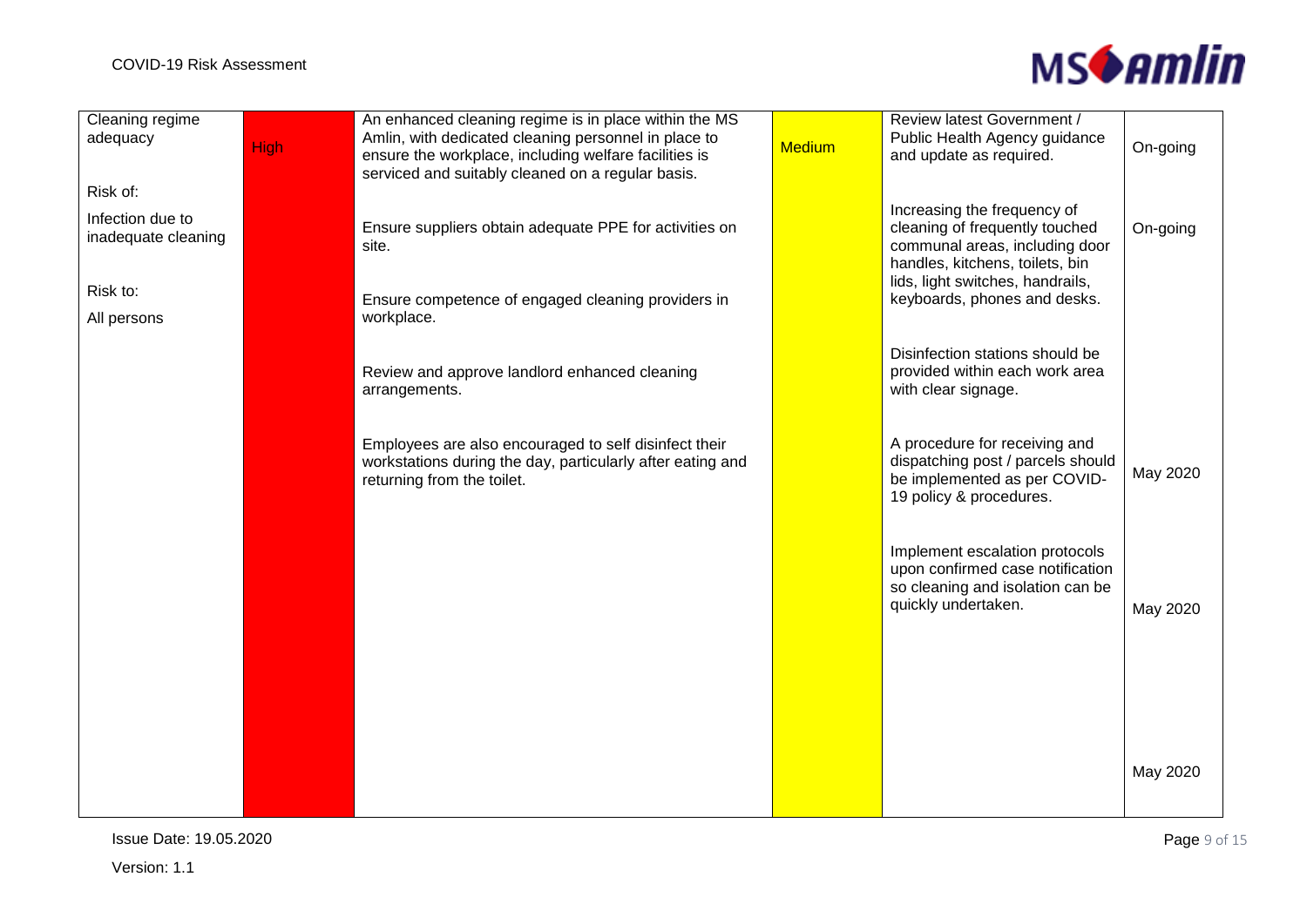

| Social distancing             | <b>High</b> | Persons must undertake advice from the Government with<br>regards to social distancing when out of work.                          | <b>Medium</b> | Review latest Government /<br>Public Health Agency guidance<br>and update as required.       | On-going |
|-------------------------------|-------------|-----------------------------------------------------------------------------------------------------------------------------------|---------------|----------------------------------------------------------------------------------------------|----------|
| Risk of:<br>Infection control |             | In addition, persons will be advised whilst at work to:                                                                           |               |                                                                                              |          |
|                               |             | Suspend meetings with external persons.                                                                                           |               | Visitors to the premises should<br>be reviewed, with no<br>authorisation provided to those   |          |
| Risk to:                      |             | Operate a policy of staggered lunches and breaks to                                                                               |               | persons from high-risk areas, or<br>who should be self-isolating in                          |          |
| All persons                   |             | reduce footfall in these areas at any one time.                                                                                   |               | accordance with Government<br>guidance.                                                      |          |
|                               |             | Encourage remaining a distance of 2 metres from work<br>colleagues where possible.                                                |               | On-going monitoring by<br>management.                                                        |          |
|                               |             | Reduce the number of persons in any one area to ensure<br>compliance with 2 metre gap recommended by the Public<br>Health Agency. |               | Employees to be regularly<br>reminded of the importance of<br>social distancing both in work |          |
|                               |             | Review work schedules, internal start and finish times,<br>shift patterns, working from home etc.                                 |               | and outside of it.                                                                           |          |
|                               |             | Redesign processes to ensure social distancing is in<br>place.                                                                    |               | COVID-19 policy & procedures<br>to be implemented and followed<br>See Sect 15.               |          |
|                               |             | Conference calls to be used instead of face to face<br>meetings.                                                                  |               |                                                                                              |          |
|                               |             | Ensure sufficient rest breaks for employees.                                                                                      |               |                                                                                              | May 2020 |
|                               |             | Employee's welfare facilities and smoking areas to comply<br>with social distancing requirements.                                 |               |                                                                                              |          |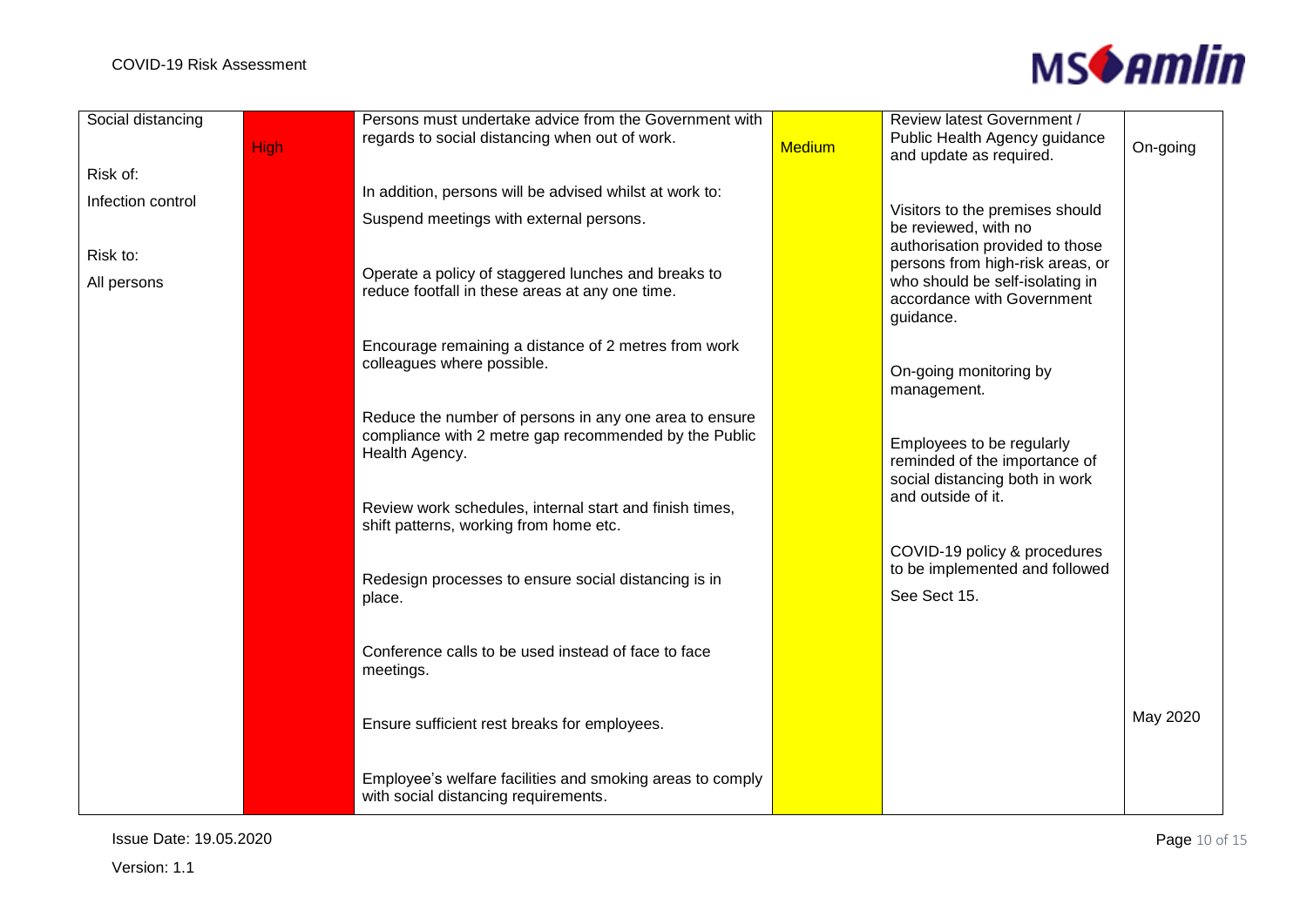

|                                                          |               | Consideration to be given to a one-way system on<br>pedestrian walkways.<br>Floor marking to promote social distancing required where<br>employees assemble i.e. canteen, welfare facilities. |               |                                                                                                                                                                                                                                         |          |
|----------------------------------------------------------|---------------|-----------------------------------------------------------------------------------------------------------------------------------------------------------------------------------------------|---------------|-----------------------------------------------------------------------------------------------------------------------------------------------------------------------------------------------------------------------------------------|----------|
| <b>Mental Health</b><br>Risk of:<br>Mental health issues | <b>High</b>   | Management will promote mental health & wellbeing<br>awareness to employees during the Coronavirus outbreak<br>and will offer whatever support they can to help.                              | <b>Medium</b> | Internal communication<br>channels and cascading of<br>messages through line<br>managers will be carried out to<br>reassure and support<br>employees.                                                                                   | On-going |
| Risk to:<br>All persons                                  |               |                                                                                                                                                                                               |               | COVID-19 policy & procedures<br>to be implemented and followed<br>See Sect 22.<br>Regular communication of<br>mental health information and<br>open-door policy for those who<br>need additional support to be<br>adopted by management |          |
| Lack of employee                                         | <b>Medium</b> | Local management briefings/Monitoring of employee's                                                                                                                                           | Low           | Reoccupation Communication                                                                                                                                                                                                              | May 2020 |
| awareness of office<br>reoccupation process<br>Risk of:  |               | wellbeing.<br>Regular organisational communications and newsletters<br>are issued.                                                                                                            |               | notification to be sent via local<br>entity management and<br>communications teams prior to<br>pre approved employees<br>returning to work as part of<br>Return to Work plan                                                            |          |
| Anxiety and<br>confusion about                           |               | Return to Work guidance document issued.                                                                                                                                                      |               |                                                                                                                                                                                                                                         | May 2020 |

**Issue Date: 19.05.2020** Page 11 of 15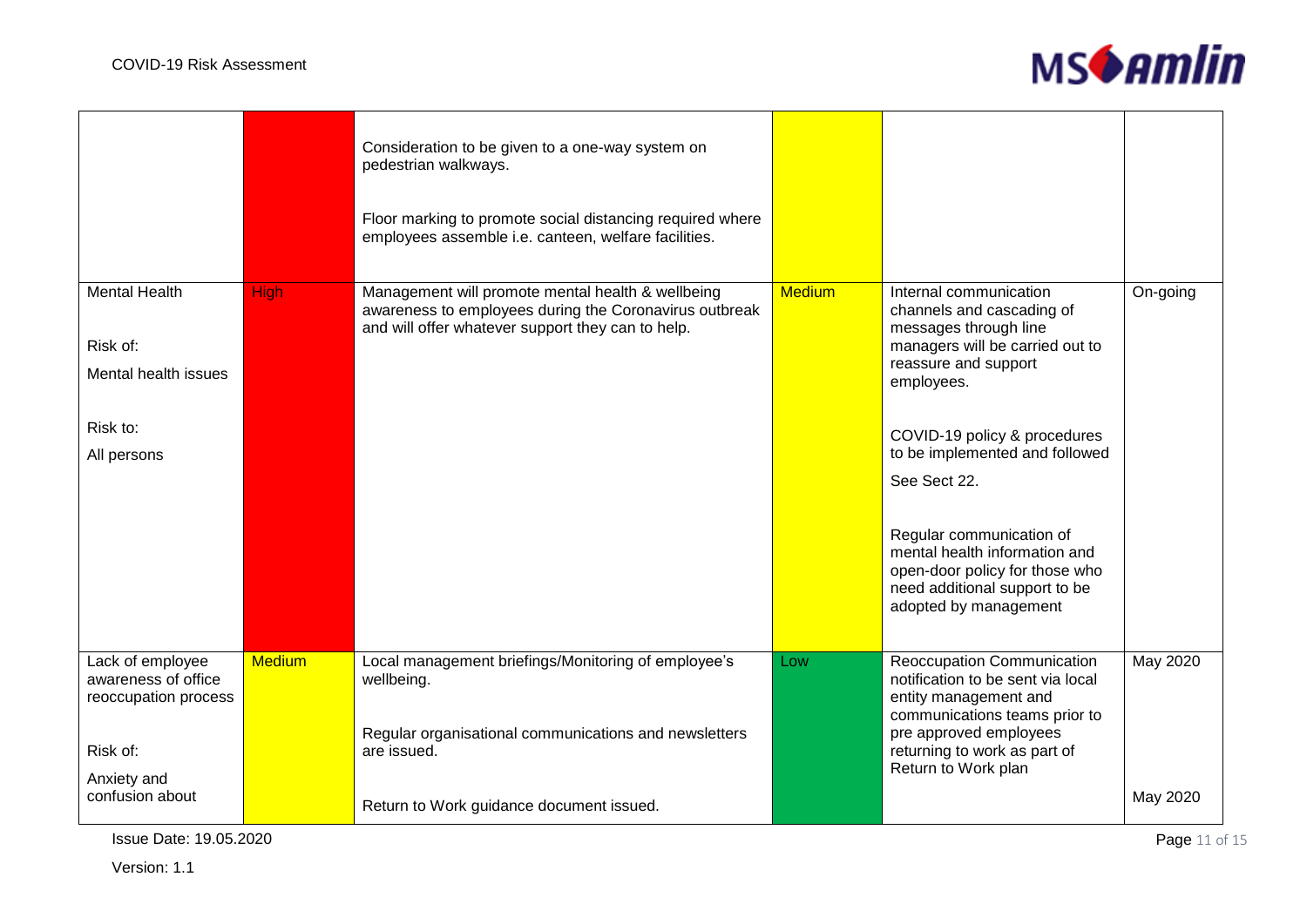

| returning to work                            |               | HR / Employee assistance Programs for support services.                                                                                                                                        |               | COVID-19 policy & procedures<br>communicated with employees                                                        |               |
|----------------------------------------------|---------------|------------------------------------------------------------------------------------------------------------------------------------------------------------------------------------------------|---------------|--------------------------------------------------------------------------------------------------------------------|---------------|
| Risk to:                                     |               |                                                                                                                                                                                                |               |                                                                                                                    |               |
| All persons                                  |               |                                                                                                                                                                                                |               |                                                                                                                    |               |
|                                              |               |                                                                                                                                                                                                |               |                                                                                                                    |               |
| Skin care                                    | <b>Medium</b> | A high level of personal hygiene and skin care must be<br>observed by employees at all times.                                                                                                  | Low           | Consideration should be given<br>to the provision of hand<br>sanitisers in key areas i.e.                          | May 2020      |
| Risk of:                                     |               |                                                                                                                                                                                                |               | adjacent to reception, entry/exit                                                                                  |               |
| Skin conditions,<br>infection control        |               | MS Amlin provides hand wash facilities / sanitiser.                                                                                                                                            |               | points, welfare facilities, etc                                                                                    |               |
|                                              |               | It is the responsibility of the employees to use skin care                                                                                                                                     |               | On-going monitoring by                                                                                             |               |
| Risk to:                                     |               | products in accordance with products safety instructions                                                                                                                                       |               | management                                                                                                         |               |
| All persons                                  |               |                                                                                                                                                                                                |               |                                                                                                                    |               |
| <b>Building operations</b><br>Risk of:       | <b>High</b>   | Liaise with landlords, contractors, suppliers and<br>stakeholders to ensure that all general services are in<br>place, operational or reinstated, with social distancing<br>controls in place. | <b>Medium</b> | Property Services, to ensure<br>landlord office operations<br>comply with Government<br>guidance and that enhanced | On-going      |
| Cross contamination<br>from external parties |               | No Fresh Food to be provided                                                                                                                                                                   |               | cleaning with providers is in<br>place                                                                             |               |
| Risk to:<br>All persons                      |               | Review landlord Risk Assessments and Method<br>Statements / Safe Operating Procedures to ensure<br>COVID-19 controls measures are included.                                                    |               |                                                                                                                    |               |
|                                              |               |                                                                                                                                                                                                |               |                                                                                                                    |               |
| 3 <sup>rd</sup> party site visits            | High          | The government guidance remains working from home<br>where possible. If you need to undertake visit to $3rd$ party<br>sites consult with your manager.                                         | <b>Medium</b> | On-going monitoring by<br>management.                                                                              | On-going      |
| Risk of:<br><b>Infection Control</b>         |               | Undertake pre-visit desktop assessment reducing the<br>need for physical visits to the lowest number possible<br>based upon priority rating.                                                   |               | PPE Provision to be reviewed in<br>line with government guidance.                                                  |               |
| Issue Date: 19.05.2020                       |               |                                                                                                                                                                                                |               |                                                                                                                    | Page 12 of 15 |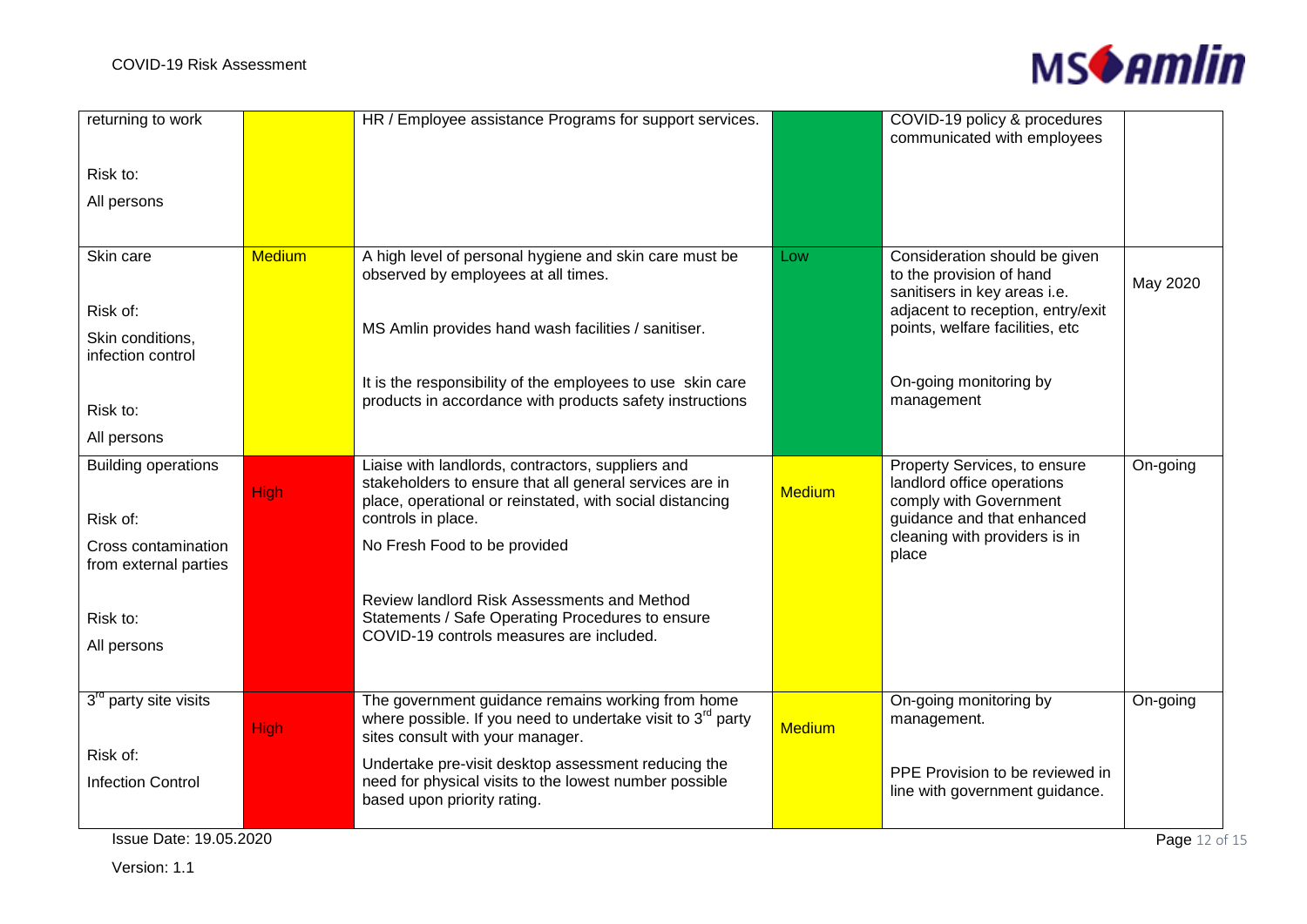

| Risk to:                                  |             |                                                                                                                                                             |               |                                                                                |          |
|-------------------------------------------|-------------|-------------------------------------------------------------------------------------------------------------------------------------------------------------|---------------|--------------------------------------------------------------------------------|----------|
| All persons<br>undertaking<br>inspections |             | Agree protocols prior to visit in terms of how the visit will<br>be conducted including clarifying PPE requirements.                                        |               |                                                                                |          |
|                                           |             | Use car and not public transport where possible. If using<br>public transport, maintain social distance as well as<br>wearing specified PPE i.e. face mask. |               |                                                                                |          |
|                                           |             | Maintain and carry a PPE travel pack of face mask,<br>gloves, hand sanitiser, paper towels, and bag for storage<br>of contaminated items prior to disposal. |               |                                                                                |          |
| Emergency<br>Arrangements                 | <b>High</b> | In the case of a full building evacuation, please follow the<br>standard building evacuation process will still apply.                                      | <b>Medium</b> | Property Services, to ensure<br>landlord coordination and<br>continual review. | On-going |
| Risk of:                                  |             | Emergency evacuations will be coordinated with landlords                                                                                                    |               |                                                                                |          |
| <b>Infection Control</b>                  |             | and stakeholders. Dispersal will be preferred option so<br>that social distancing can be maintained.                                                        |               | First aiders and Fire Wardens<br>will be provided with relevant                |          |
| Risk to:                                  |             |                                                                                                                                                             |               | training and PPE.                                                              |          |
| All persons                               |             |                                                                                                                                                             |               |                                                                                |          |
|                                           |             |                                                                                                                                                             |               |                                                                                |          |
|                                           |             |                                                                                                                                                             |               |                                                                                |          |

Key Links:

**Issue Date: 19.05.2020** Page 13 of 15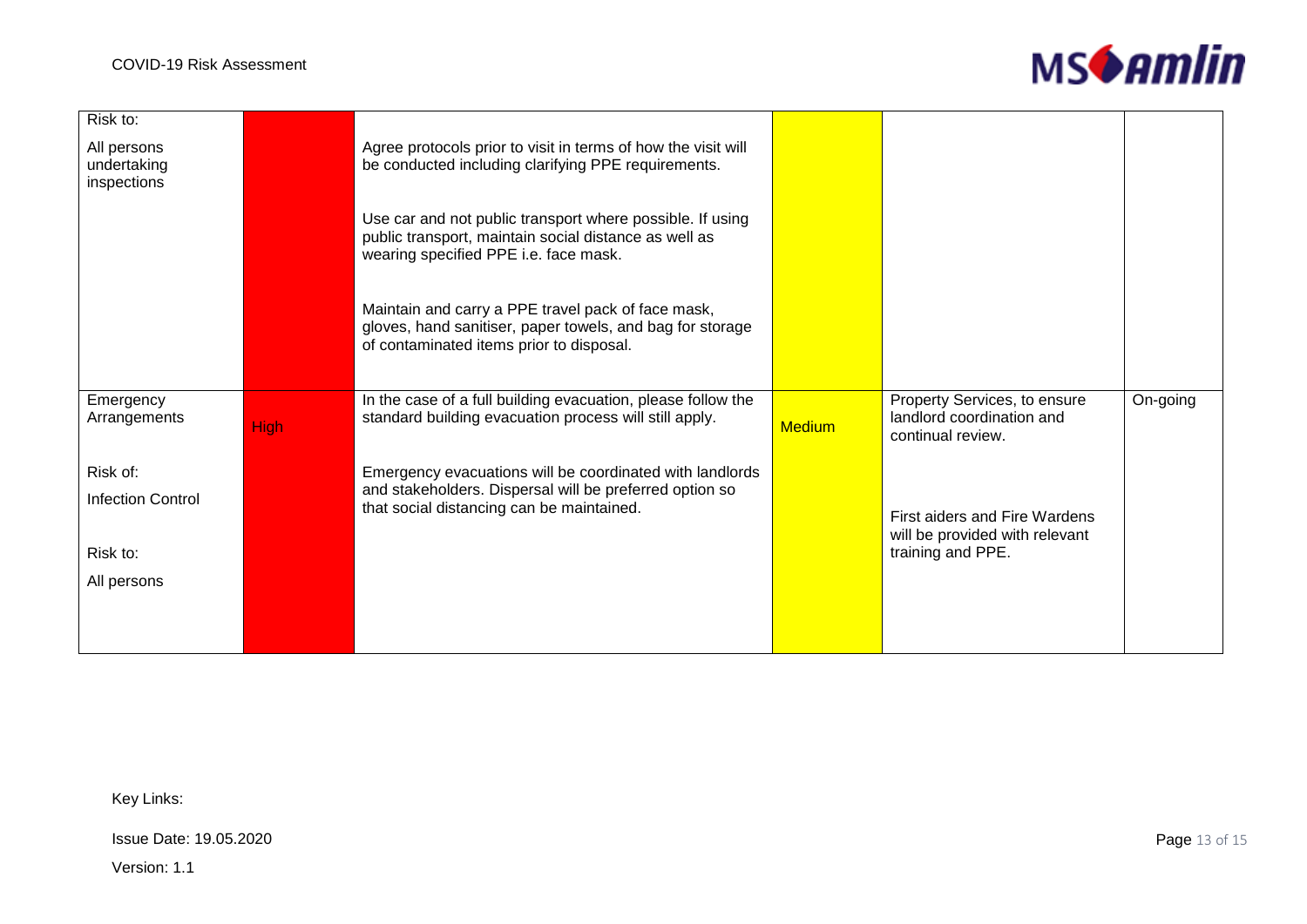

- Public Health Authority Guidance https://www.gov.uk/government/collections/coronavirus-covid-19-list-of-guidance
- Hand Washing Guidance <https://www.nhs.uk/live-well/healthy-body/best-way-to-wash-your-hands/>
- Communications <https://www.gov.uk/government/publications/guidance-to-employers-and-businesses-about-covid-19>
- Working in Offices https://www.gov.uk/guidance/working-safely-during-coronavirus-covid-19/offices-and-contact-centres
- Social Distancing Guidance for Vulnerable People [https://www.gov.uk/government/publications/covid-19-guidance-on-social-distancing-and-for-vulnerable](https://www.gov.uk/government/publications/covid-19-guidance-on-social-distancing-and-for-vulnerable-people)[people](https://www.gov.uk/government/publications/covid-19-guidance-on-social-distancing-and-for-vulnerable-people)
- Face coverings use <https://www.gov.uk/guidance/coronavirus-covid-19-safer-travel-guidance-for-passengers>
- Safer travel guidance for travellers https://www.gov.uk/guidance/coronavirus-covid-19-safer-travel-guidance-for-passengers

### Risk Matrix Summary Explained

The numbers in the table below are calculated thus: Severity x Likelihood = Risk.

| Severity          |                 |                 |                 |              |                                   |  |
|-------------------|-----------------|-----------------|-----------------|--------------|-----------------------------------|--|
| Likelihood        | Minor<br>(1)    | Major<br>(2)    | Critical<br>(3) | Fatal<br>(4) | <b>Multiple</b><br>Fatalities (5) |  |
| Improbable<br>(1) |                 | $\overline{2}$  | 3               | 4            | $\overline{5}$                    |  |
| Remote (2)        | $\overline{2}$  | 4               | 6               | 8            | 10                                |  |
| Possible (3)      | 3               | $6\phantom{1}6$ | 9               | 12           | 15                                |  |
| Probable (4)      | 4               | $\bf{8}$        | 12              | 16           | 20                                |  |
| Frequent (5)      | $5\overline{)}$ | 10              | 15              | 20           | 25                                |  |